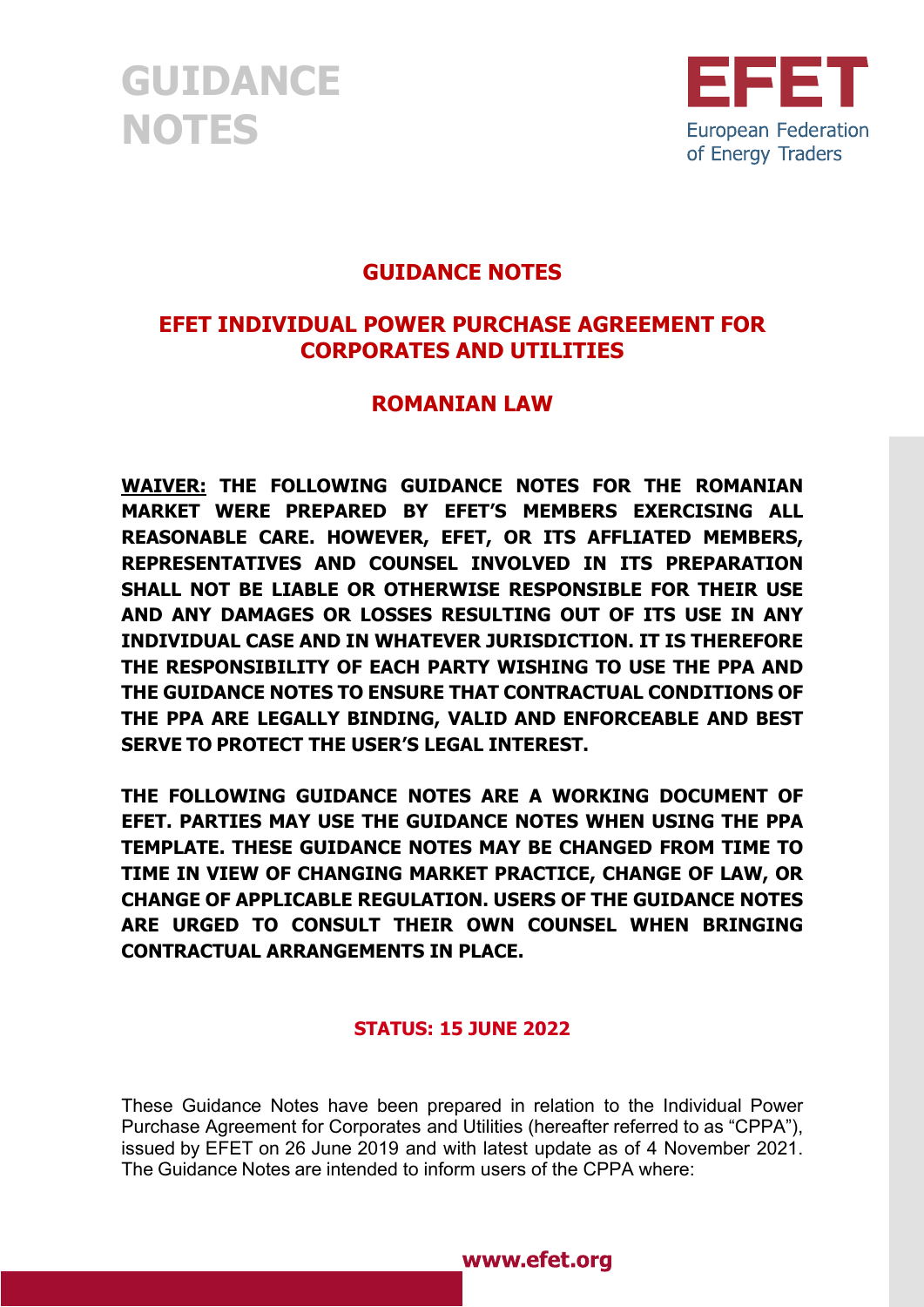



- the CPPA is governed by Romanian law; and/or
- the Facility (electricity generation plant of the Seller) and/or the electricity consumption unit of the Buyer are located in Romania and connected to the Romanian power system; and/or
- specific Romanian market practices affect the use of the CPPA.

Comments are provided in the table below. They may be addressed in an *ad hoc* appendix or in the Election Sheet (in the Section specified as per the table). The Guidance Notes do not address compliance with EU regulatory requirements, e.g., under Regulation (EU) No. 1227/2011 (REMIT) or Directive 2014/65/EU (MIFID). Capitalised terms not defined herein have a meaning ascribed to them in the CPPA.

| <b>GENERAL REMARKS</b>                                                                                    |                                                                                                                                                                                                                                                                                                                                                                                                                                                                                                           |
|-----------------------------------------------------------------------------------------------------------|-----------------------------------------------------------------------------------------------------------------------------------------------------------------------------------------------------------------------------------------------------------------------------------------------------------------------------------------------------------------------------------------------------------------------------------------------------------------------------------------------------------|
| <b>REFERENCE</b>                                                                                          | <b>COMMENTS</b>                                                                                                                                                                                                                                                                                                                                                                                                                                                                                           |
| <b>Assumptions</b>                                                                                        | The Guidance Notes have been prepared on the<br>basis of the understanding that the Parties to a<br>CPPA are both acting in their capacity as energy<br>wholesale market participants, respectively<br>industrial or commercial end consumers of<br>electricity, and that the power supply under the<br>CPPA does not qualify as the supply of<br>household customers.                                                                                                                                    |
| <b>References to</b><br>companies in charge of<br>distributing electricity or<br>electricity transmission | In Romania, the electricity distribution system<br>operators are:<br>Distribuție Energie Electrică România<br>$\bullet$<br>(DEER),<br>E-Distribuție (Banat, Dobrogea and<br>$\bullet$<br>Muntenia),<br>Delgaz Grid,<br>$\bullet$<br>Distribuție Energie Oltenia.<br>$\bullet$<br>If the end customer is connected to the public<br>electricity transmission network, the company<br>CNTEE Transelectrica (owner and operator of the<br>transmission network) will be the contractual point<br>of contact. |
| "Commissioning"<br>definition                                                                             | As per the Electricity and Gas Law 123/2012 (the<br>"Energy Law"), sales of electricity by a power                                                                                                                                                                                                                                                                                                                                                                                                        |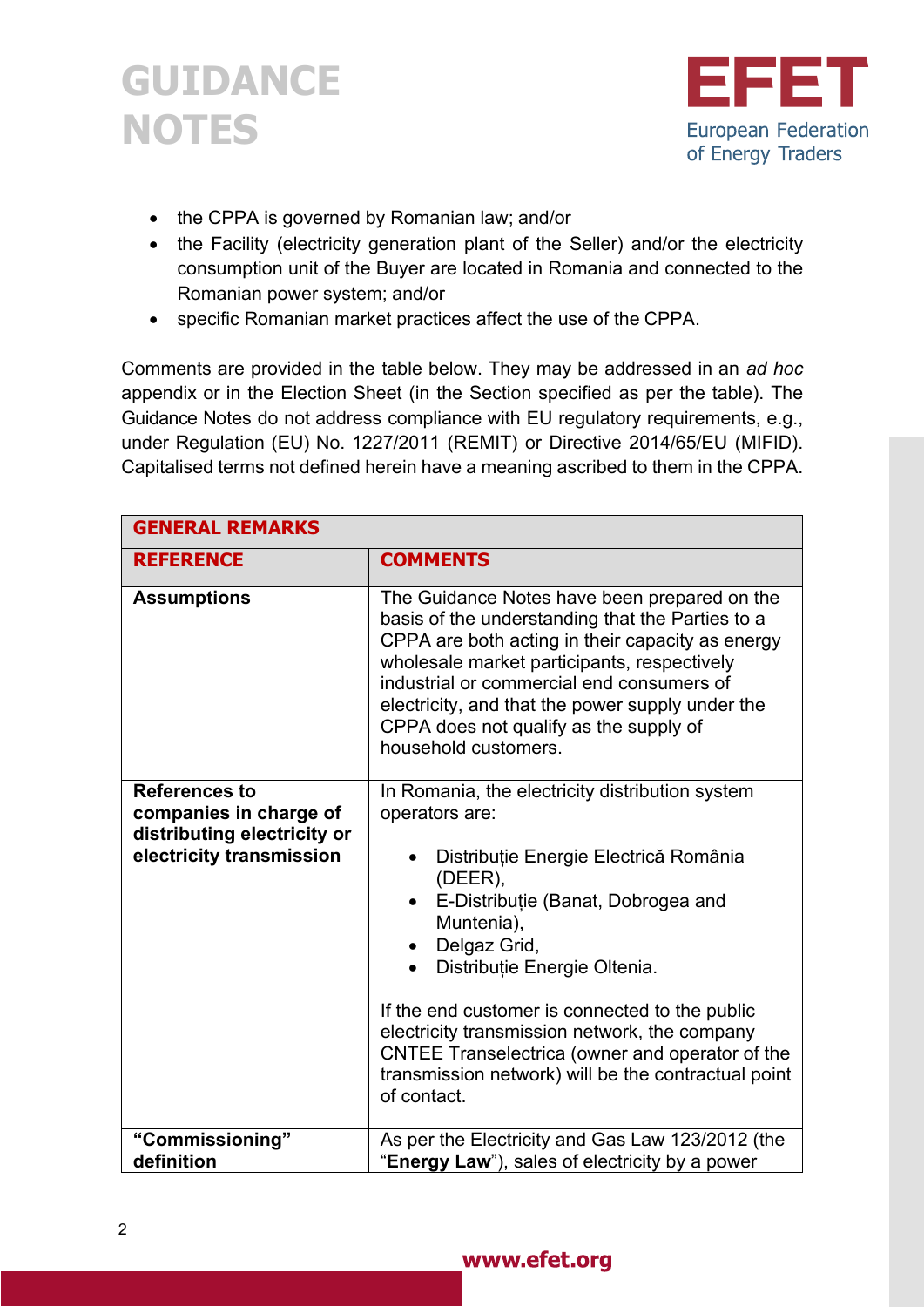

| producer may start only after such a producer has<br>obtained a licence for the production of electricity<br>from ANRE ("licență pentru exploatarea<br>comercială a capacităților de producere a<br>energiei electrice").                                                                                                                                                                           |
|-----------------------------------------------------------------------------------------------------------------------------------------------------------------------------------------------------------------------------------------------------------------------------------------------------------------------------------------------------------------------------------------------------|
| By virtue of exemption, under the Energy Law, a<br>PPA may be concluded by a producer before<br>obtaining a generation license but with obligation<br>to obtain such a license at least 60 days before<br>the delivery of the electricity produced by the new<br>energy capacity.                                                                                                                   |
| The production license is granted by ANRE only<br>after the final acceptance and commissioning of<br>the generation unit. The main documents<br>required are:                                                                                                                                                                                                                                       |
| the commissioning (PIF) tests at<br>completion of works and take over<br>certificates;<br>description of the electrical infrastructure<br>and proof it complies with Romanian<br>technical regulations;<br>description of the staff of the company;<br>$\bullet$<br>environmental authorisation;<br>$\bullet$<br>proof of title over the generation facility;<br>estimate of the first-year income. |
| Consequently, we recommend that in relation to a<br>Facility which is in Romania the following<br>changes are made to the definition of<br>"Commissioning":                                                                                                                                                                                                                                         |
| denomination of point (d) is corrected to<br>point (c);<br>new point (d) is added which shall be read<br>as follows:                                                                                                                                                                                                                                                                                |
| "(d) the Seller has obtained from the Energy<br>Regulatory Authority (ANRE) in relation to the<br>Facility an enforceable license to produce<br>electricity or shall procure such license before the<br>first delivery of electricity".                                                                                                                                                             |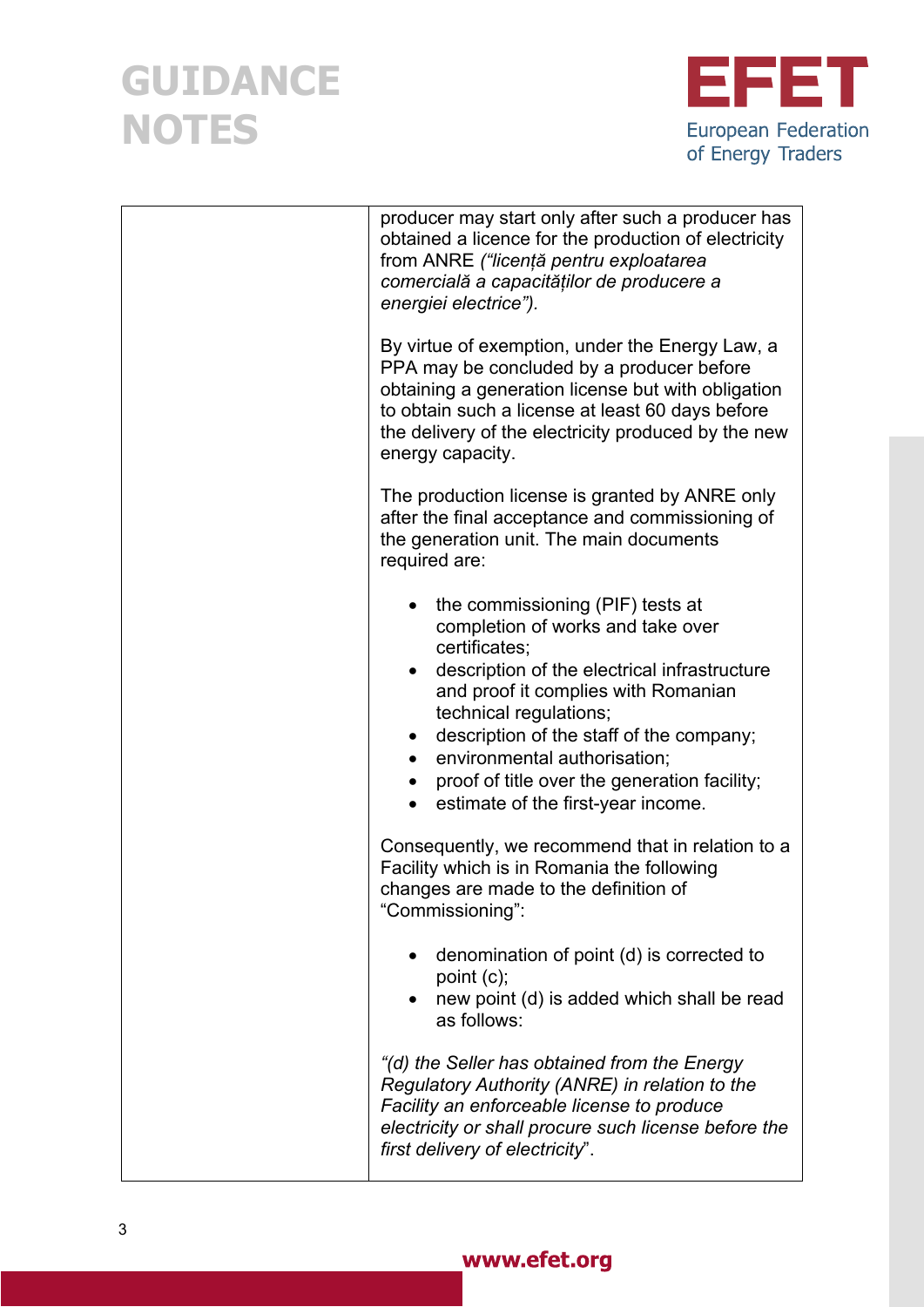

| Direct electricity sale in a<br>closed electricity<br>distribution system | The activity of a natural or legal person,<br>consisting in the sale of electricity to end<br>consumers supplied directly from the electrical<br>installations (through direct power lines) related to<br>the generation unit, is carried out without a supply<br>license under the conditions of observing the<br>specific regulations approved by ANRE. In this<br>regard, the electricity producer will only need to<br>hold an electricity production license.                                                                                                                                                                                                                                                |
|---------------------------------------------------------------------------|-------------------------------------------------------------------------------------------------------------------------------------------------------------------------------------------------------------------------------------------------------------------------------------------------------------------------------------------------------------------------------------------------------------------------------------------------------------------------------------------------------------------------------------------------------------------------------------------------------------------------------------------------------------------------------------------------------------------|
|                                                                           | At request, ANRE, under the conditions of the<br>Energy Law and the Regulation approved by the<br>Order 12/2015 for granting licenses and<br>authorisations in the electricity field, grants a<br>producer complementary right to the activity of<br>producing electricity, for:                                                                                                                                                                                                                                                                                                                                                                                                                                  |
|                                                                           | the activity of electricity distribution,<br>including by providing transformation and /<br>or connection services for the network<br>operators or for supplying the existing<br>electricity final customers, directly<br>connected to the electrical installations<br>related to the generation unit mentioned in<br>the specific terms and conditions<br>associated with the production license;<br>the activity of supplying to the final<br>customers the electricity supplied directly<br>from the electrical installations afferent to<br>the generation unit or from the electrical<br>networks they operate, mentioned in the<br>specific terms and conditions associated<br>with the production license. |
| <b>Guarantees of Origin</b>                                               | According to the Government Decision<br>1232/2011 for the approval of the Regulation on<br>the issuance and pursuit of guarantees of origin<br>for electricity produced from renewable energy<br>sources, the guarantees of origin (the "GoOs"),<br>may not be transferred from a producer to an end<br>client.<br>GoOs may only be transferred:                                                                                                                                                                                                                                                                                                                                                                  |
|                                                                           | from a producer to another producer;                                                                                                                                                                                                                                                                                                                                                                                                                                                                                                                                                                                                                                                                              |

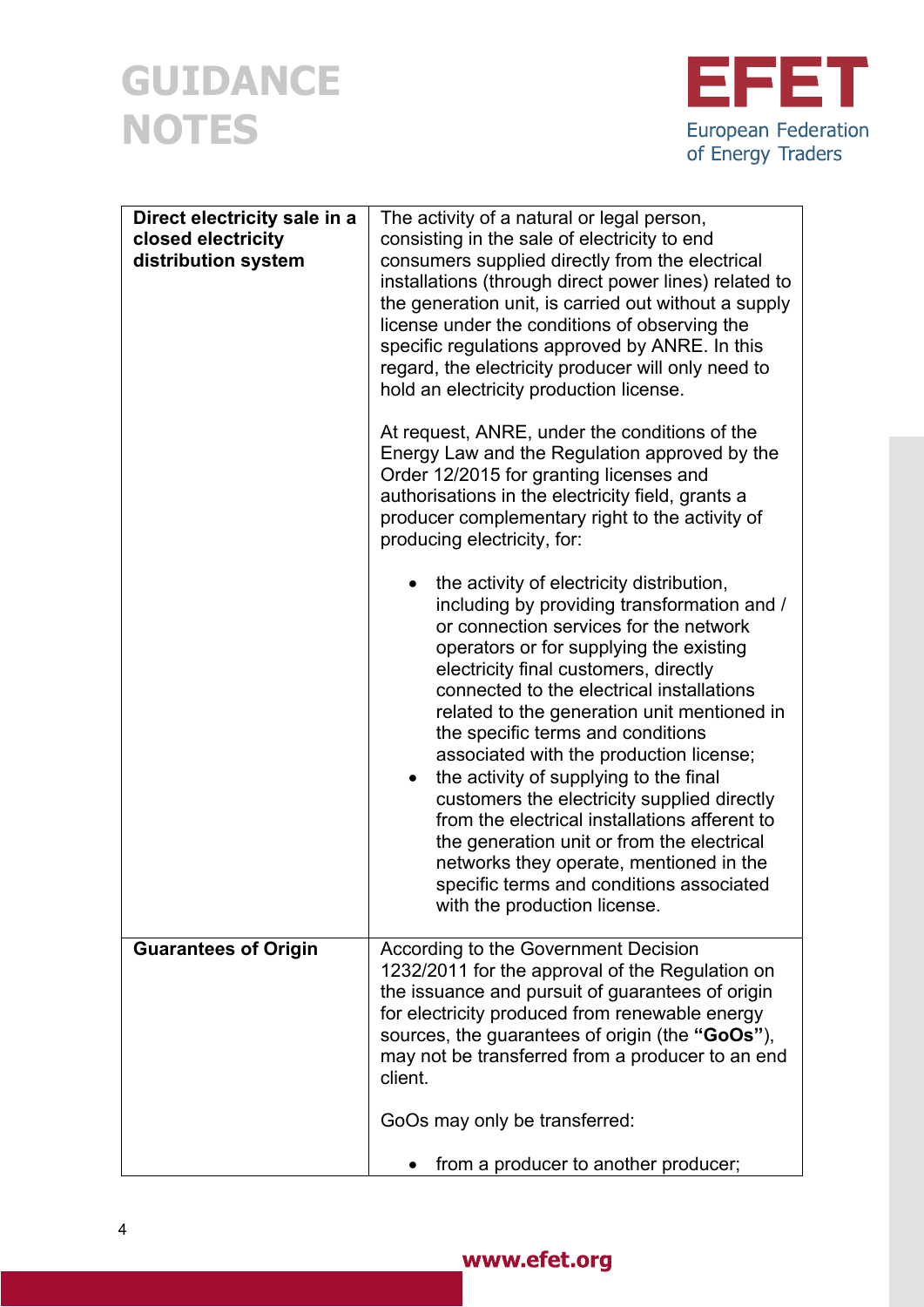

|                           | from a producer to a supplier;<br>$\bullet$                                                                                                                                                                                                                                                                                                                                                               |
|---------------------------|-----------------------------------------------------------------------------------------------------------------------------------------------------------------------------------------------------------------------------------------------------------------------------------------------------------------------------------------------------------------------------------------------------------|
|                           | from a supplier to another supplier.                                                                                                                                                                                                                                                                                                                                                                      |
| <b>Green Certificates</b> | For the RES projects commissioned until<br>December 2016, in addition to the revenues<br>obtained from selling the electricity output of a<br>renewable energy project, a Green Certificates<br>("GCs") scheme is in place, under the promotion<br>mechanism for renewable energy in Romania set<br>out by the Law 220/2008 (the "Renewable Law").                                                        |
|                           | The transmission and system operator,<br>Transelectrica, issues GCs to producers on a<br>monthly basis, for the 'green' electricity produced<br>and delivered to the suppliers or final consumers.                                                                                                                                                                                                        |
|                           | Under the Renewable Law, as subsequently<br>amended, the renewable electricity generators<br>receive a number of GCs for each MWh delivered<br>into the grid, depending on the technology.<br>Electricity suppliers (and generators in certain<br>circumstances) have the obligation to acquire<br>GCs according to an annual mandatory quota<br>established by ANRE.                                     |
|                           | Setting the mandatory quota                                                                                                                                                                                                                                                                                                                                                                               |
|                           | The estimated yearly mandatory quota for the<br>GCs acquisition is established by ANRE in<br>December for the following year. The quota is<br>calculated taking into consideration the estimated<br>final energy consumption for the upcoming year<br>and the medium impact on consumers that<br>should not exceed €12.5 per MWh in 2019, €13<br>per MWh in 2020 and 2021 and €14.5 per MWh<br>from 2022. |
|                           | Additionally (as of 2018), ANRE calculates by 1<br>March the mandatory acquisition quota for the<br>previous year, the amount of electricity produced<br>from renewable sources and the average impact<br>on consumers that should not exceed €11.7 per<br>MWh in 2018, €12.5 per MWh in 2019, €13 per<br>MWh in 2020 and 2021 and €14,5EUR per MWh<br>from 2022.                                         |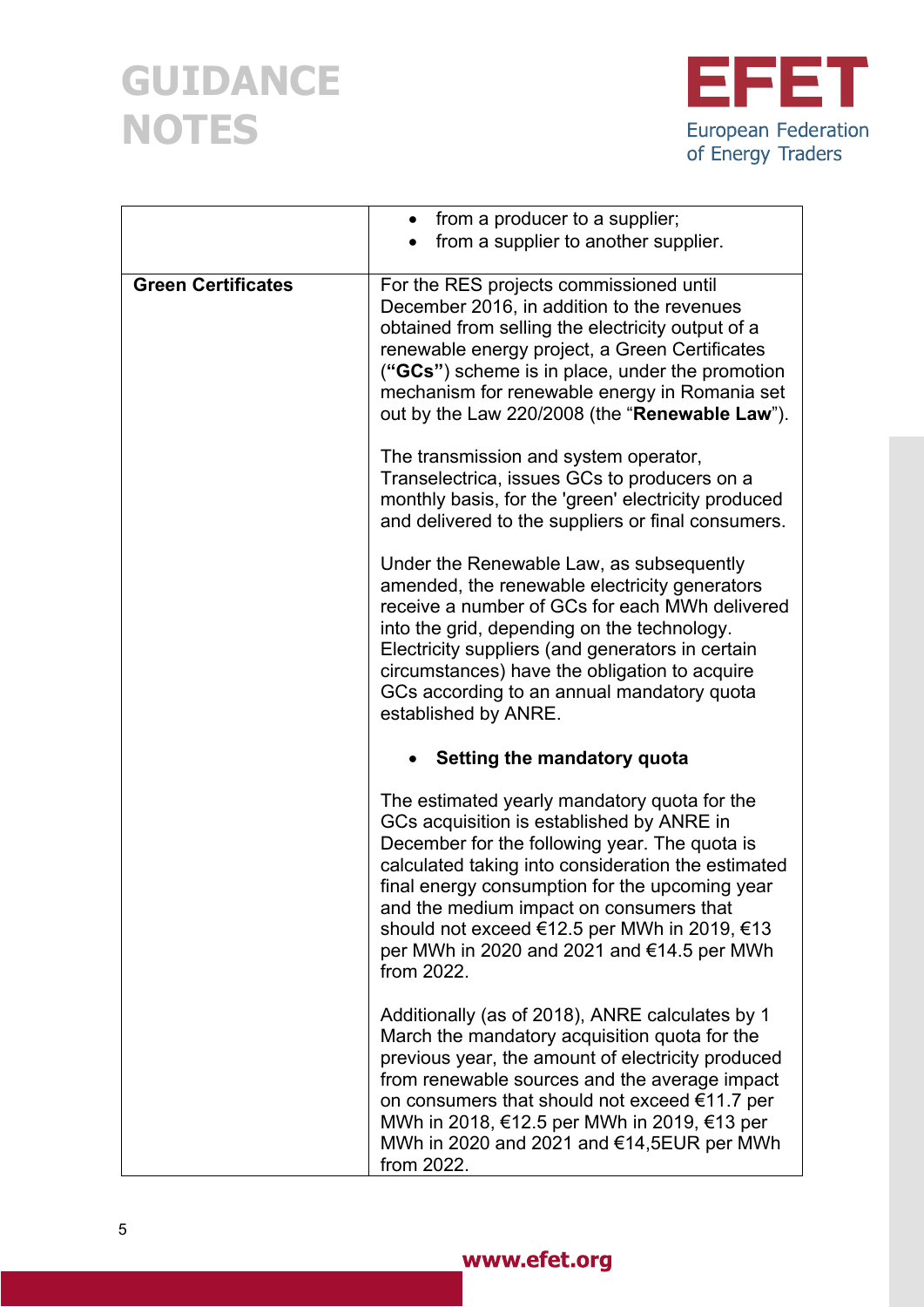

| <b>Number of GCs</b>                                                                                                                                                                                                                                                                                                                                                                                                                                                                                                                                                                                                                                                                                                                                                    |
|-------------------------------------------------------------------------------------------------------------------------------------------------------------------------------------------------------------------------------------------------------------------------------------------------------------------------------------------------------------------------------------------------------------------------------------------------------------------------------------------------------------------------------------------------------------------------------------------------------------------------------------------------------------------------------------------------------------------------------------------------------------------------|
| The number of GCs issued depends on the<br>technology type of the renewable generation. The<br>trading issuance of a share of the initial number<br>of GCs has been suspended for some<br>technologies for the period between 1 July 2013<br>and 31 March 2017, and further to 31 December<br>2020 for solar generation specifically. Thus, the<br>number of GCs issued during this time period has<br>been reduced by one GC for hydropower and<br>wind energy and respectively by two GCs for<br>solar power plants. The suspended GCs have<br>been resumed for trading from 1 January 2021.<br>This deferral of a certain quota of GCs applies<br>only to renewable power plants which have<br>received approval for production from ANRE until<br>31 December 2013. |
| <b>Obligation to acquire green certificates</b>                                                                                                                                                                                                                                                                                                                                                                                                                                                                                                                                                                                                                                                                                                                         |
| Energy suppliers and generators (if applicable)<br>are under an obligation to acquire every year a<br>number of GCs equal to the value of the<br>mandatory quota for acquisition of GCs<br>established by ANRE for the respective year,<br>multiplied by the total number of MWh:                                                                                                                                                                                                                                                                                                                                                                                                                                                                                       |
| acquired by suppliers for their own<br>consumption as well as invoiced to end<br>consumers;<br>used by generators for their own<br>consumption (excluding technological<br>consumption);<br>delivered by generators to end-consumers<br>connected to their generation capacities by<br>direct lines; and<br>generated in Romania and sold by the<br>suppliers of certain consumers and<br>suppliers outside Romania by electricity<br>bilateral transactions in the states with<br>which Romania has signed bilateral<br>agreements.                                                                                                                                                                                                                                    |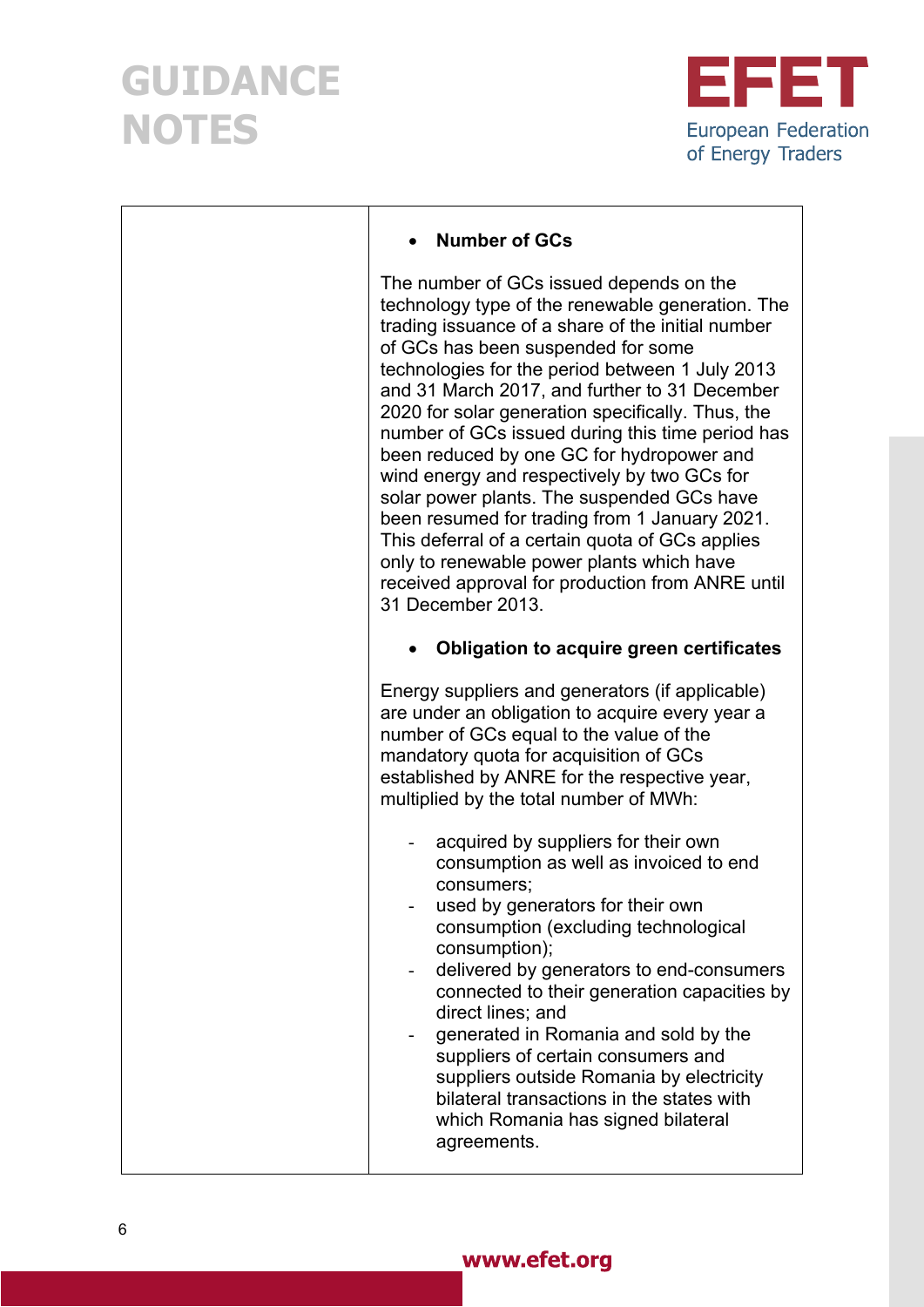

| The mandatory quota for the GCs acquisition for<br>2021 was established at the value of 0.449792<br>GCs / MWh and the mandatory estimated annual<br>quota for GCs acquisition for 2022 was<br>established at the value of 0.5014313 GCs/MW.                                                                                                                                                                                                                     |
|-----------------------------------------------------------------------------------------------------------------------------------------------------------------------------------------------------------------------------------------------------------------------------------------------------------------------------------------------------------------------------------------------------------------------------------------------------------------|
| • Term of the support mechanism                                                                                                                                                                                                                                                                                                                                                                                                                                 |
| The support mechanism applies to the renewable<br>power plants accredited by ANRE by the end of<br>2016. The term for application of the support<br>mechanism is:                                                                                                                                                                                                                                                                                               |
| fifteen (15) years for power plants using<br>new equipment;<br>ten (10) years for the refurbished<br>hydropower plants with installed power up<br>to 10MW:<br>seven (7) years for wind farms using<br>second-hand equipment if installed in<br>isolated areas or if commissioned before<br>entering into force of the Renewable Law;<br>and<br>three (3) years for the hydropower plants<br>that have not been refurbished, with<br>installed power up to 10MW. |
| <b>Trading green certificates</b>                                                                                                                                                                                                                                                                                                                                                                                                                               |
| GCs can be traded only on the centralised<br>markets operated by the Romanian gas and<br>electricity market operator (OPCOM) in a<br>transparent and non-discriminatory manner<br>between the operators that have, by law, an<br>obligation to buy GCs and the renewable energy<br>producers. The centralised markets operated by<br>OPCOM are:                                                                                                                 |
| the centralised anonymous spot market of<br>green certificates;<br>the green certificates anonymous<br>centralised term market; and<br>the centralised market for electricity from<br>renewable energy sources supported by<br>green certificates where electricity                                                                                                                                                                                             |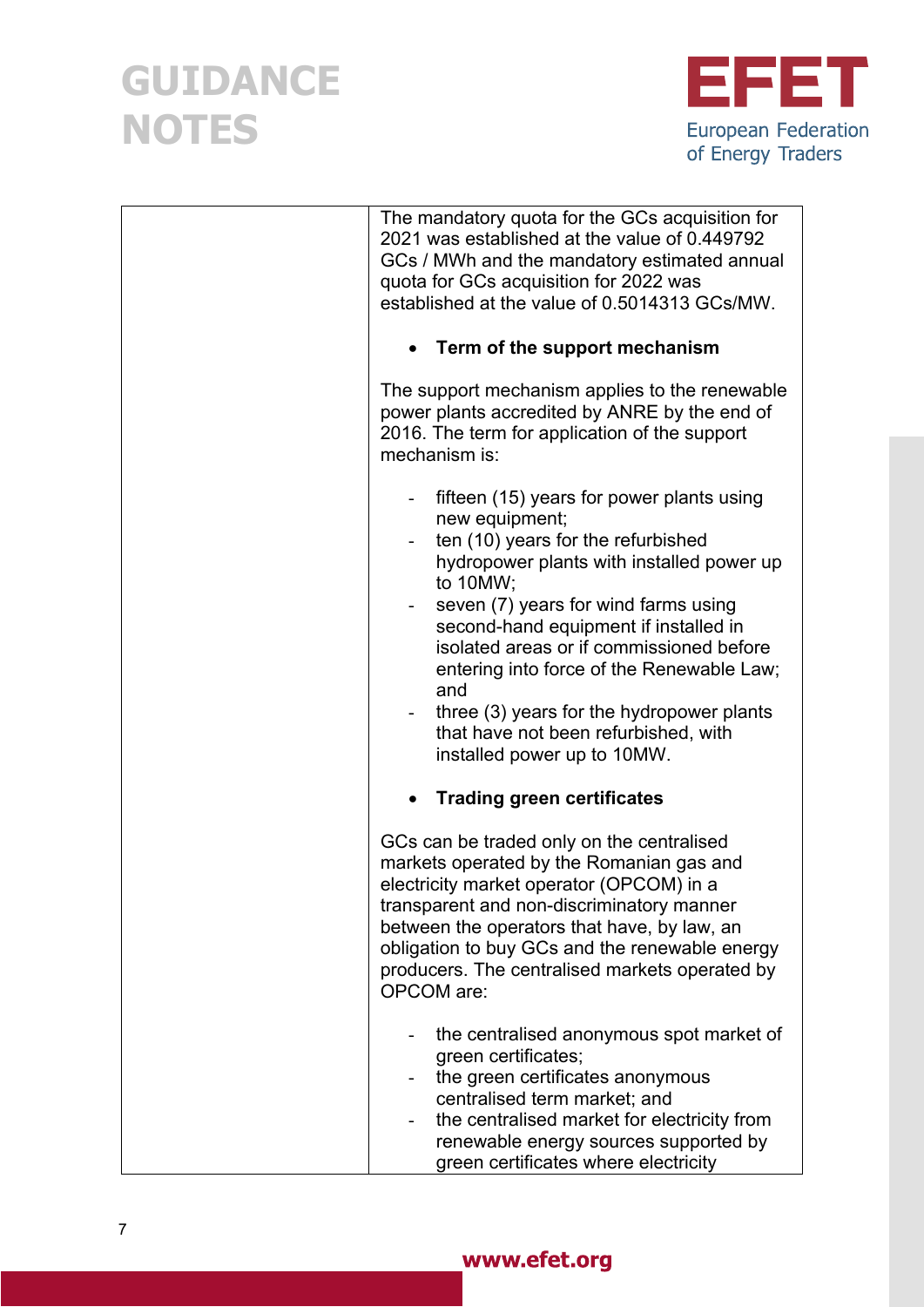

|                                            | produced from renewable sources and the<br>corresponding GCs are traded together, as<br>a package, in a competitive, transparent,<br>public, centralised and non-discriminatory<br>manner.<br>The selling of the GCs is only allowed to<br>producers of renewable energy. A GC may be the<br>subject of a single transaction between the<br>producer as seller and the supplier as buyer.<br>According to the Renewable Law, until 2032, the<br>minimum price per GC is $\epsilon$ 29.4 and the maximum<br>price is €35, calculated in lei, at the average<br>exchange rate established by the National Bank<br>of Romania for the last month of the previous<br>year. |
|--------------------------------------------|------------------------------------------------------------------------------------------------------------------------------------------------------------------------------------------------------------------------------------------------------------------------------------------------------------------------------------------------------------------------------------------------------------------------------------------------------------------------------------------------------------------------------------------------------------------------------------------------------------------------------------------------------------------------|
| <b>Grid Connection</b><br><b>Agreement</b> | Under the Energy Law, a PPA may be concluded<br>by a producer before obtaining a generation<br>license but with obligation to obtain such license<br>in term of at least 60 days before the delivery of<br>the electricity produced by the new energy<br>capacity. Given this condition, it may be<br>reasonable assumed that an applicant for a<br>production license has previously secured a grid<br>connection and has been issued with a grid<br>connection permit and subsequently has<br>concluded with the TSO or the local distributor<br>(for capacities less than 50MW) a relevant grid<br>connection agreement.                                            |
| <b>Balance Responsible</b><br>Party (BRP)  | In accordance with the Energy Law, all the<br>market participants (including producers and<br>consumers) are obliged to assume financial<br>responsibility for differences between the<br>production and the quantity injected into the grid,<br>and to comply with the provisions of the licenses<br>and regulations issued by ANRE.<br>Each producer may choose to enter into a<br>standard BRP contract with the transmission<br>system operator (TSO) or enter into a contract for<br>this purpose with a third-party Balancing<br>Responsible Entity, which covers these                                                                                          |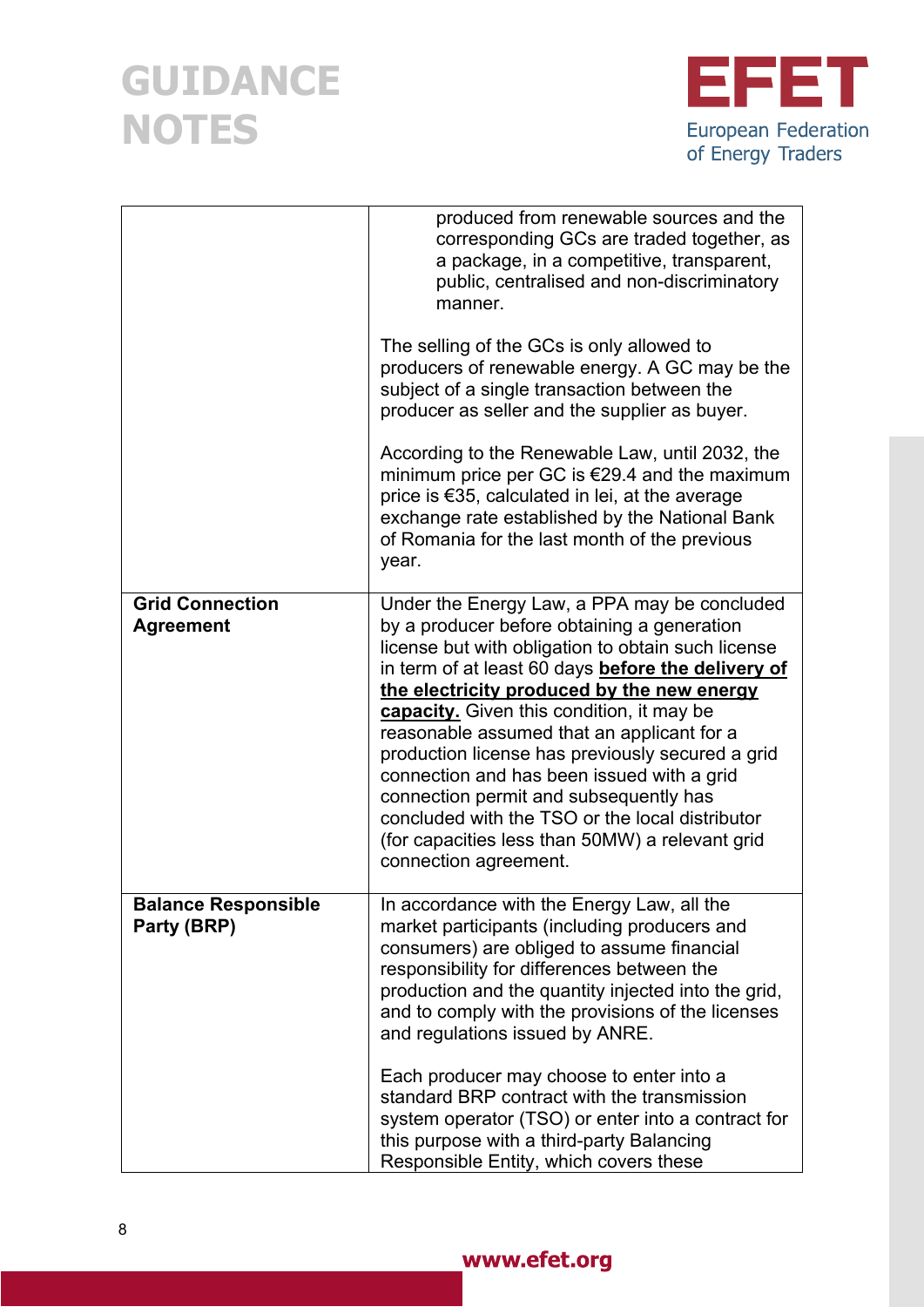

|                                              | imbalances on their behalf.                                                                                                                                                                                                                                                                                                                                                                                                                                                                                                                                                                                                                                                                                                                          |
|----------------------------------------------|------------------------------------------------------------------------------------------------------------------------------------------------------------------------------------------------------------------------------------------------------------------------------------------------------------------------------------------------------------------------------------------------------------------------------------------------------------------------------------------------------------------------------------------------------------------------------------------------------------------------------------------------------------------------------------------------------------------------------------------------------|
|                                              | In most of the cases in Romania, the producers<br>and suppliers enter into agreements with a third-<br>party Balancing Responsible Entity in order to<br>ensure the management of imbalances.<br>Under these conditions, it is recommended that<br>the agreement clearly specifies who is the BRP:<br>the Seller or a designated third party BRP to<br>which the balancing responsibility is or will be<br>delegated.                                                                                                                                                                                                                                                                                                                                |
| <b>Negative Price Periods</b>                | On the Romanian market, the occurrence of<br>negative market prices of electricity may affect<br>the interests of the parties in the CPPA.<br>Therefore, the parties could wish to adapt the<br>CPPA to protect themselves from the effects of<br>negative prices of electricity.                                                                                                                                                                                                                                                                                                                                                                                                                                                                    |
|                                              | <b>COMMENTS IN RELATION TO SPECIFIC PROVISIONS OF THE CPPA</b>                                                                                                                                                                                                                                                                                                                                                                                                                                                                                                                                                                                                                                                                                       |
| <b>REFERENCE</b>                             | <b>COMMENTS</b>                                                                                                                                                                                                                                                                                                                                                                                                                                                                                                                                                                                                                                                                                                                                      |
| <b>PART I SECTION B</b>                      |                                                                                                                                                                                                                                                                                                                                                                                                                                                                                                                                                                                                                                                                                                                                                      |
|                                              |                                                                                                                                                                                                                                                                                                                                                                                                                                                                                                                                                                                                                                                                                                                                                      |
| § 15.1 Definition of Force<br><b>Majeure</b> | The definition of Force Majeure in § 15.1 appears<br>to be limited to delivery and acceptance<br>obligations affected by a Force Majeure event,<br>however not applicable to the wider obligations<br>under the CPPA.<br>Parties may therefore wish, when selecting<br>Romanian law as a governing law, to widen (or<br>replace) the definition of Force Majeure in Part I<br>Section B § 15.1 with a more comprehensive<br>definition of Force Majeure events.<br>The Romanian Civil Code defines the force<br>majeure as an unforeseeable, unavoidable,<br>insurmountable and external event to the<br>contractual circumstances, which prevents total<br>or partial, temporary or final performance of one<br>or more of the party's obligations. |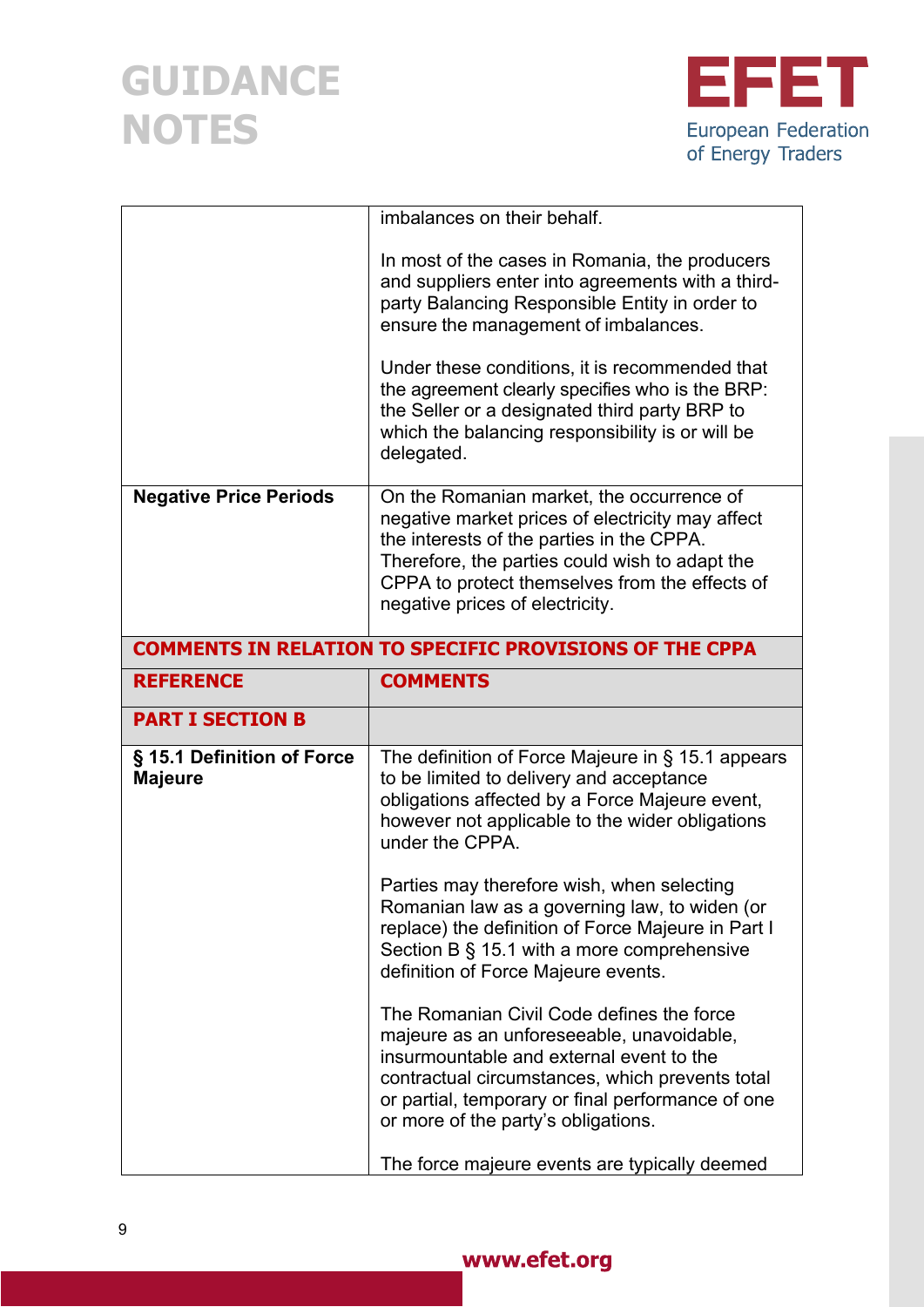

|                                             | those circumstances including, without limitation:<br>war or war-like situation, revolution, earthquake,<br>serious floods, embargo, pandemic situation etc,<br>and excluding any default circumstances or any<br>hardship events.                                                                                                                                                                                                                        |
|---------------------------------------------|-----------------------------------------------------------------------------------------------------------------------------------------------------------------------------------------------------------------------------------------------------------------------------------------------------------------------------------------------------------------------------------------------------------------------------------------------------------|
| § 31.2(c) Courts and<br><b>Arbitration</b>  | In Romanian law, arbitration procedures are<br>authorised if expressly stipulated by the contract,<br>in accordance with the provisions of article 550 of<br>the Romanian Code of Civil Procedure.                                                                                                                                                                                                                                                        |
|                                             | The validity of an arbitration clause would depend<br>on the parties' exclusive choice to arbitrate any<br>disputes (if the parties' choice expresses<br>arbitration as an alternative to the common court<br>jurisdictions, the validity of the exclusive<br>jurisdiction of arbitration may be challenged).                                                                                                                                             |
|                                             | Furthermore, the clause should expressly provide<br>for the manner of appointing the arbitrators. In the<br>case of institutionalized arbitration, it is sufficient<br>to refer to the institution or rules of procedure of<br>the institution organizing the arbitration.                                                                                                                                                                                |
|                                             | It should be noted that arbitration is very often<br>more expensive than court proceedings before<br>the Romanian courts, however more efficient in<br>terms of the duration of the proceedings.                                                                                                                                                                                                                                                          |
|                                             | Where there is a choice between courts, it is<br>common to choose the competent courts from the<br>Buyer's headquarters or the competent court in<br>Bucharest.                                                                                                                                                                                                                                                                                           |
| <b>PART II</b>                              |                                                                                                                                                                                                                                                                                                                                                                                                                                                           |
| § 6 Definition of Metering<br><b>Entity</b> | In Romania, the measuring operator is either the<br>TSO (>110kV), the distribution operator (DSO)<br>(less than and 110kV) or the generator owning,<br>by any title, managing and operating an electricity<br>metering system. The TSO is the sole metering<br>operator on the wholesale electricity market in<br>Romania, whilst the DSOs are measurement<br>operators for the retail electricity market.<br>TSO is responsible for the measuring at the |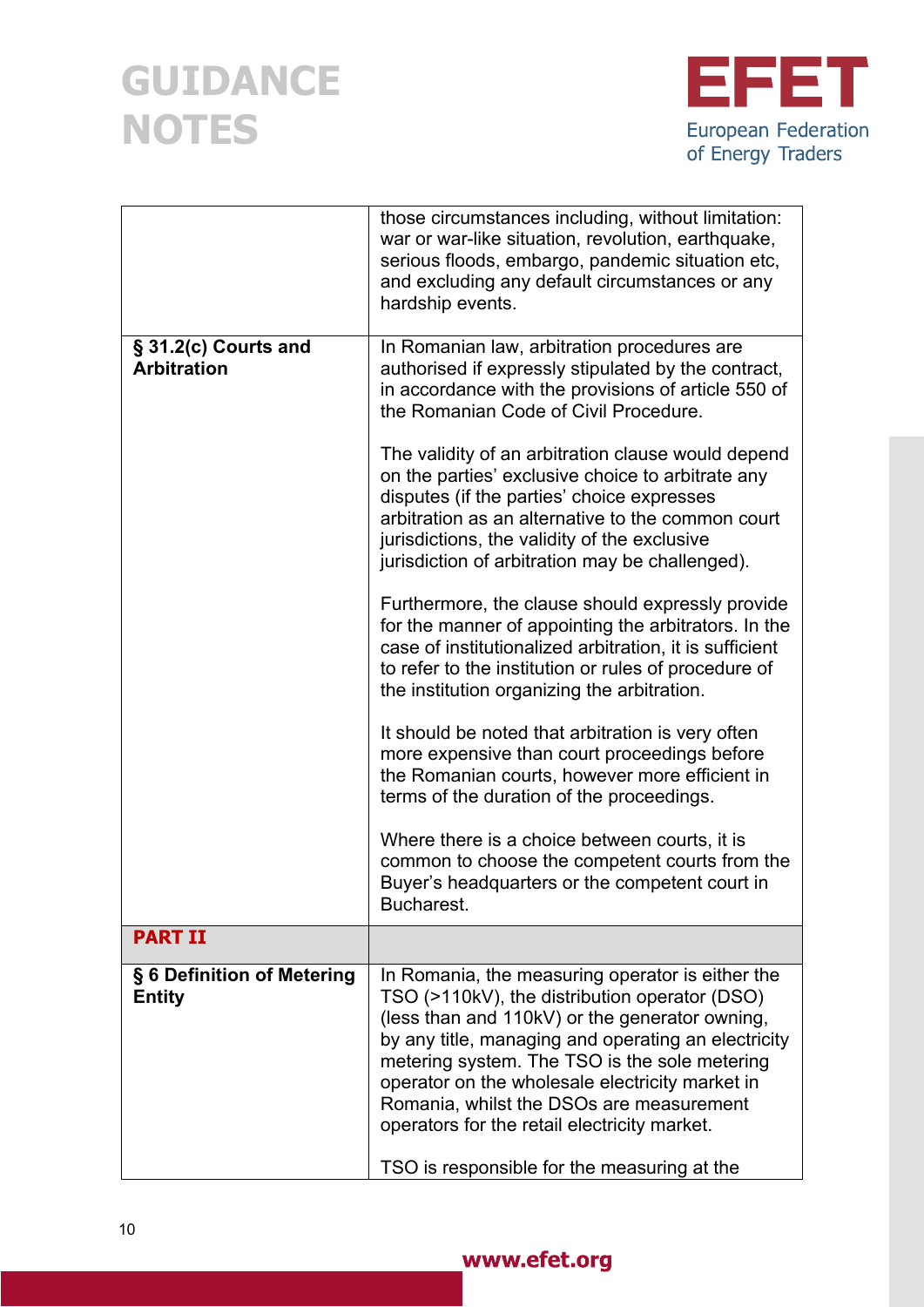

|                                                                                                   | delimitation points between the electrical<br>networks belonging to different distribution<br>operators at the 110 kV voltage level.                                                                                                                                                                                                                                                                                                                                                                                                                                                                                                                                                                                                                                                                                      |
|---------------------------------------------------------------------------------------------------|---------------------------------------------------------------------------------------------------------------------------------------------------------------------------------------------------------------------------------------------------------------------------------------------------------------------------------------------------------------------------------------------------------------------------------------------------------------------------------------------------------------------------------------------------------------------------------------------------------------------------------------------------------------------------------------------------------------------------------------------------------------------------------------------------------------------------|
| § 15.3 Right to Refuse<br>Electricity and § 15.4<br><b>Right to Refuse</b><br><b>Certificates</b> | In Romania, GoOs and any subsidies which were<br>granted to generators (i.e. green certificates to<br>renewable producers or cogeneration bonus<br>granted for high efficiencies cogeneration plants)<br>have been traditionally linked with the quantity of<br>electricity delivered into the grid. From this<br>perspective, there may be a case that these<br>provisions would not be applicable.                                                                                                                                                                                                                                                                                                                                                                                                                      |
| § 15.5 Notification and<br><b>Mitigation of Force</b><br><b>Majeure</b>                           | In Romania, a force majeure event may be<br>ascertained through a certificate of force majeure<br>issued by the Romanian Chamber of Commerce.<br>This may prove to be efficient as a measure to<br>limit disputes on whether a certain event falls<br>under Force Majeure definition.                                                                                                                                                                                                                                                                                                                                                                                                                                                                                                                                     |
| § 15.7 Long Term Force<br><b>Majeure</b>                                                          | Whilst the parties' freedom of choice may be<br>exercised in respect to extension of the Force<br>Majeure duration (provided the effects are<br>continuous), the market practice is that following<br>a long-term event, the parties be entitled to<br>terminate the agreement with no liabilities related<br>to Force Majeure events.                                                                                                                                                                                                                                                                                                                                                                                                                                                                                    |
| § 16 Change in Law                                                                                | Hardship clause ("impreviziunea") in § 16 of the<br>CPPA stipulates that if a change in circumstances<br>that was unforeseeable upon signature of the<br>contract makes performance excessively<br>expensive for a party (which had not agreed to<br>take on the hardship risk), the latter may claim a<br>renegotiation of the contract. Unlike Force<br>Majeure, the performance is still possible,<br>however has become overly excessive and it<br>cannot be reasonably assumed that the affected<br>party has contractually agreed to such risk.<br>Depending on the degree of impairment of the<br>activity, the parties may negotiate the suspension<br>of performance of the contractual obligations<br>during the application of the extraordinary<br>measures or the corresponding reduction of<br>liabilities. |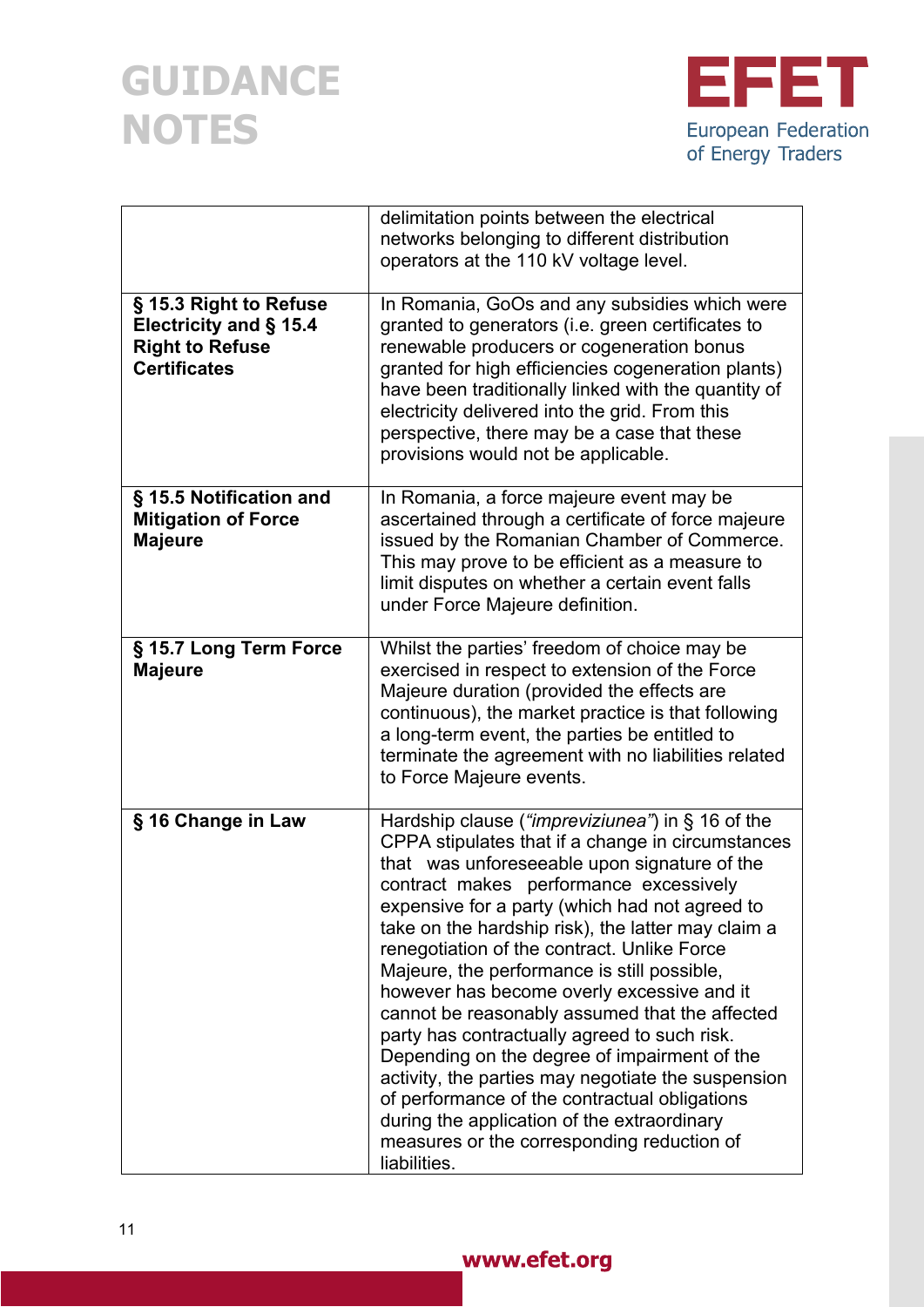

|                                            | In Romanian law, article 1271(2) of the Romanian<br>Civil Code regarding hardship provides that "if the<br>performance of the contract has become<br>excessively onerous due to an exceptional<br>change in circumstances which would make it<br>manifestly unfair to oblige the debtor to perform<br>the obligation, the court may order:<br>the amendment of the contract, in order to<br>$\bullet$<br>distribute equitably between the parties the<br>losses and the benefits resulting from the<br>change of circumstances;<br>termination of the contract, at the time and<br>under the conditions it establishes".<br>However, parties may provide for derogation from<br>the provisions of article 1271 of the Romanian<br>Civil Code. |
|--------------------------------------------|-----------------------------------------------------------------------------------------------------------------------------------------------------------------------------------------------------------------------------------------------------------------------------------------------------------------------------------------------------------------------------------------------------------------------------------------------------------------------------------------------------------------------------------------------------------------------------------------------------------------------------------------------------------------------------------------------------------------------------------------------|
| § 18 Term and<br><b>Termination Rights</b> | In Romanian law, termination of an agreement<br>shall not affect the rights and obligations which<br>become due prior to the respective termination<br>date. Accordingly, the extension of the CPPA<br>validity until all rights and obligations due prior to<br>the Ordinary Termination date, appears to be<br>superfluous.                                                                                                                                                                                                                                                                                                                                                                                                                 |
|                                            | The unilateral termination due to default is<br>regulated under article 1552 of the Romanian<br>Civil Code and is applicable to three limited<br>cases: (i) when the parties have so agreed, the<br>termination may occur through the default notice,<br>(ii) when the debtor is in arrears by operation of<br>the law ("de drept pus în întarziere"), or (iii) when<br>the defaulting party has not fulfilled the obligation<br>within the time limit set by the delay notice<br>("notificare de punere în întarziere").                                                                                                                                                                                                                     |
|                                            | For the Early Termination under the CPPA to be<br>effective under article 1552 of the Romanian Civil<br>Code, the parties should declare to have<br>understood and accepted that the defaulting party<br>shall be in delay (in Romanian, "partea in culpa<br>este de drept pusa in intarziere") upon expiration                                                                                                                                                                                                                                                                                                                                                                                                                               |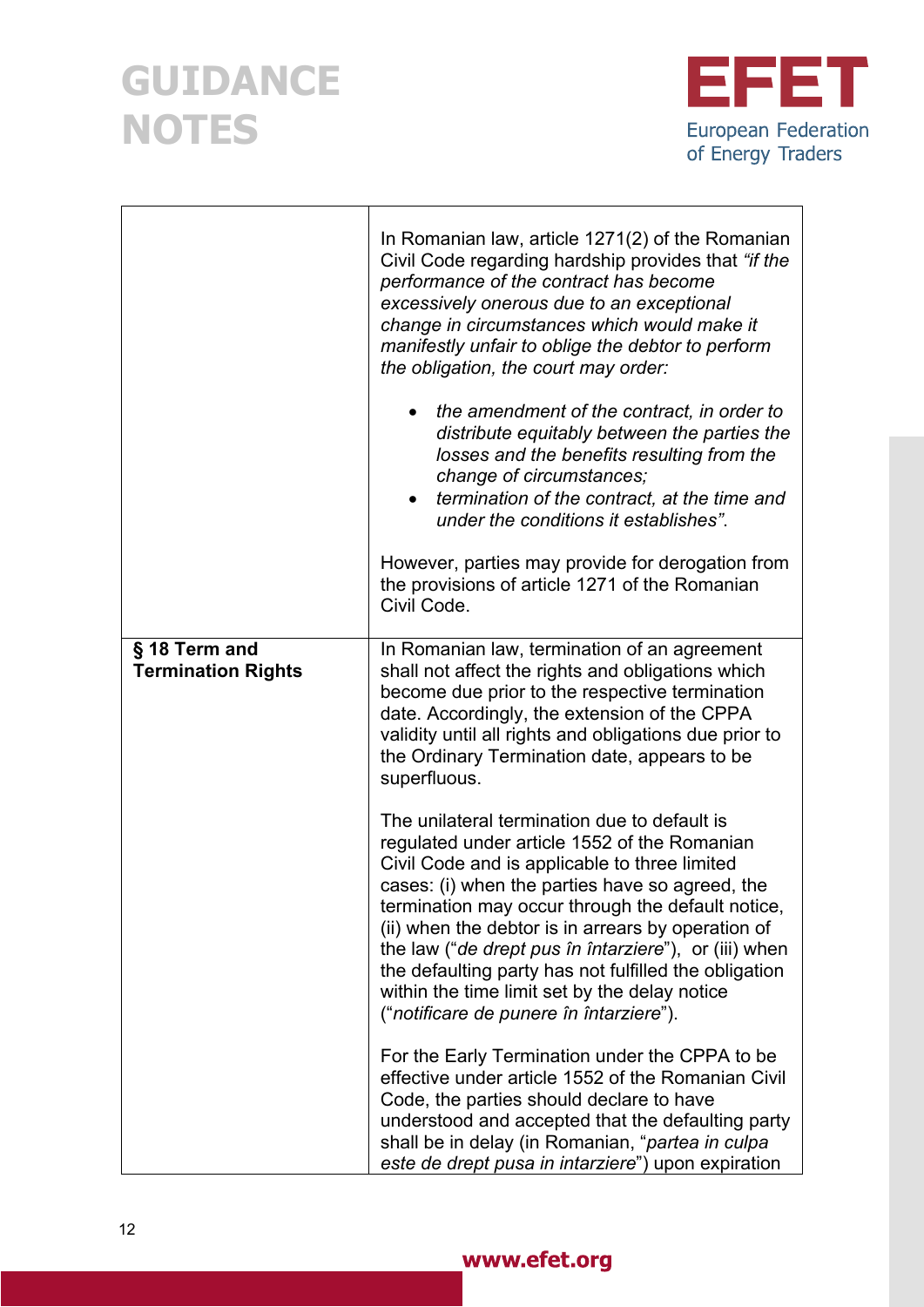

|                                             | of the term prescribed for the performance of the<br>respective obligation (including performance<br>under the remediation period provided for each<br>exclusive reasons of Material Reason under §18)<br>or by the mere act or omission to comply with a<br>respective obligation, without any other formality<br>being required.<br>In Romanian practice, it is preferable that notices<br>are given in writing (as opposed to being given by<br>phone followed by written confirmation).                                                                                                                                                    |
|---------------------------------------------|------------------------------------------------------------------------------------------------------------------------------------------------------------------------------------------------------------------------------------------------------------------------------------------------------------------------------------------------------------------------------------------------------------------------------------------------------------------------------------------------------------------------------------------------------------------------------------------------------------------------------------------------|
| § 18.5(d) Long-Term<br><b>Force Majeure</b> | The CPPA sets at twelve (12) months the period<br>as from which an event is considered as a Long-<br>Term Force Majeure event, authorising the<br>enforced termination of the contract.<br>This period exceeds practice on the Romanian<br>market, and it may be appropriate to reduce it to<br>six-nine months depending on the project in<br>question.                                                                                                                                                                                                                                                                                       |
| § 20.1 Maintenance of<br><b>Insurance</b>   | In Romania, it may be common to ask for<br>insurance cover for the power plant already from<br>its construction stage, and not only from the date<br>of the electricity supply. In this case, § 20.1<br>should be amended.                                                                                                                                                                                                                                                                                                                                                                                                                     |
| § 21 Limitation of<br>Liability             | In light of the general liability principle stipulated<br>in article 1531 of the Romanian Civil Code, any<br>party causing a prejudice to another party is<br>required to repair it in full, without any limit to the<br>liability being stipulated.<br>Thus, it may be appropriate to stipulate a limitation<br>of liability adapted to the project and calculated in<br>accordance with the insurance cover. Any<br>limitation of liability clauses, with the caveat<br>referenced above, should be expressly accepted<br>and acknowledged by the parties ("clauze"<br>neuzuale" as provided in article 1203 of the<br>Romanian Civil Code). |
| § 21.2 Exclusion of<br>Liability            | As a general principle, in Romanian law, the<br>defaulting party is liable for the damages which                                                                                                                                                                                                                                                                                                                                                                                                                                                                                                                                               |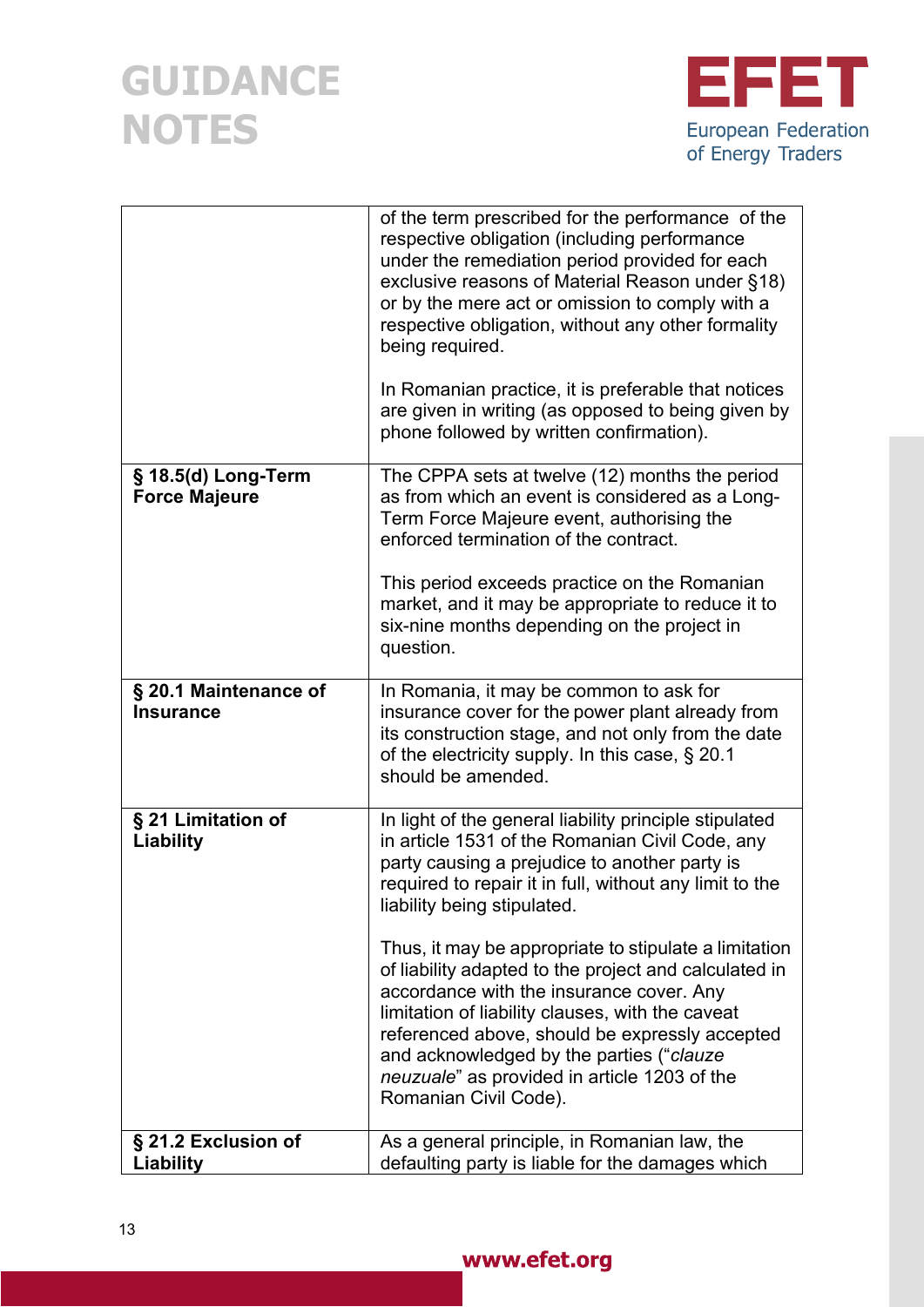

|                                                              | could be foreseen upon entering into the contract,<br>unless the lack of performance is due to "gross"<br>negligence or willful misconduct". Any exclusion<br>of liability for damages caused due to "gross"<br>negligence or willful misconduct" is prohibited<br>(article 1355 of the Romanian Civil Code). Any<br>exclusion of liability clauses, with the caveat<br>referenced above, should be expressly accepted<br>and acknowledged by the parties ("clauze<br>neuzuale" as provided in article 1203 of the<br>Romanian Civil Code).                                                                                                                                                                                                                                                                                                                                 |
|--------------------------------------------------------------|-----------------------------------------------------------------------------------------------------------------------------------------------------------------------------------------------------------------------------------------------------------------------------------------------------------------------------------------------------------------------------------------------------------------------------------------------------------------------------------------------------------------------------------------------------------------------------------------------------------------------------------------------------------------------------------------------------------------------------------------------------------------------------------------------------------------------------------------------------------------------------|
| § 22.4 Default Interest<br>Rate                              | In Romania, the legal late interest rate is currently<br>approximately 2% per annum, however the<br>parties are free to agree on any interest rate. If no<br>interest rate is expressly mentioned, the legal late<br>interest rate shall be applicable.                                                                                                                                                                                                                                                                                                                                                                                                                                                                                                                                                                                                                     |
| § 30 Representations<br>and Warranties                       | The Romanian law provides for two specific<br>warranties applicable to sale purchase<br>agreements: (i) a general warranty against hidden<br>defects ("garanția contra viciilor ascunse") and (ii)<br>a general warranty of the seller against any<br>evictions by third parties ("garantia contra<br>evicțiunii"). Nevertheless, the parties are free to<br>agree on any additional guarantees, however the<br>general concept of "warranties" from the common<br>law is not expressly reflected in the Romanian<br>legislation. From this perspective, it may be<br>difficult to enforce any related damages.<br>Similarly, in terms of the representations, this<br>concept is not clearly reflected in Romanian<br>legislation and the potential applicability of similar<br>notions from Romanian law may lead to the<br>contract recission ("anularea contractului"). |
| § 32.1 Recording<br><b>Telephone</b><br><b>Conversations</b> | One recording private telephone conversations<br>may be held criminally responsible for the offence<br>provided by article 302 paragraph (2) of the<br>Romanian Criminal Code, violation of<br>correspondence, punishable with imprisonment<br>between 6 months to 3 years or a fine. In case of<br>this offence, the recording must be unlawful,<br>without right.                                                                                                                                                                                                                                                                                                                                                                                                                                                                                                         |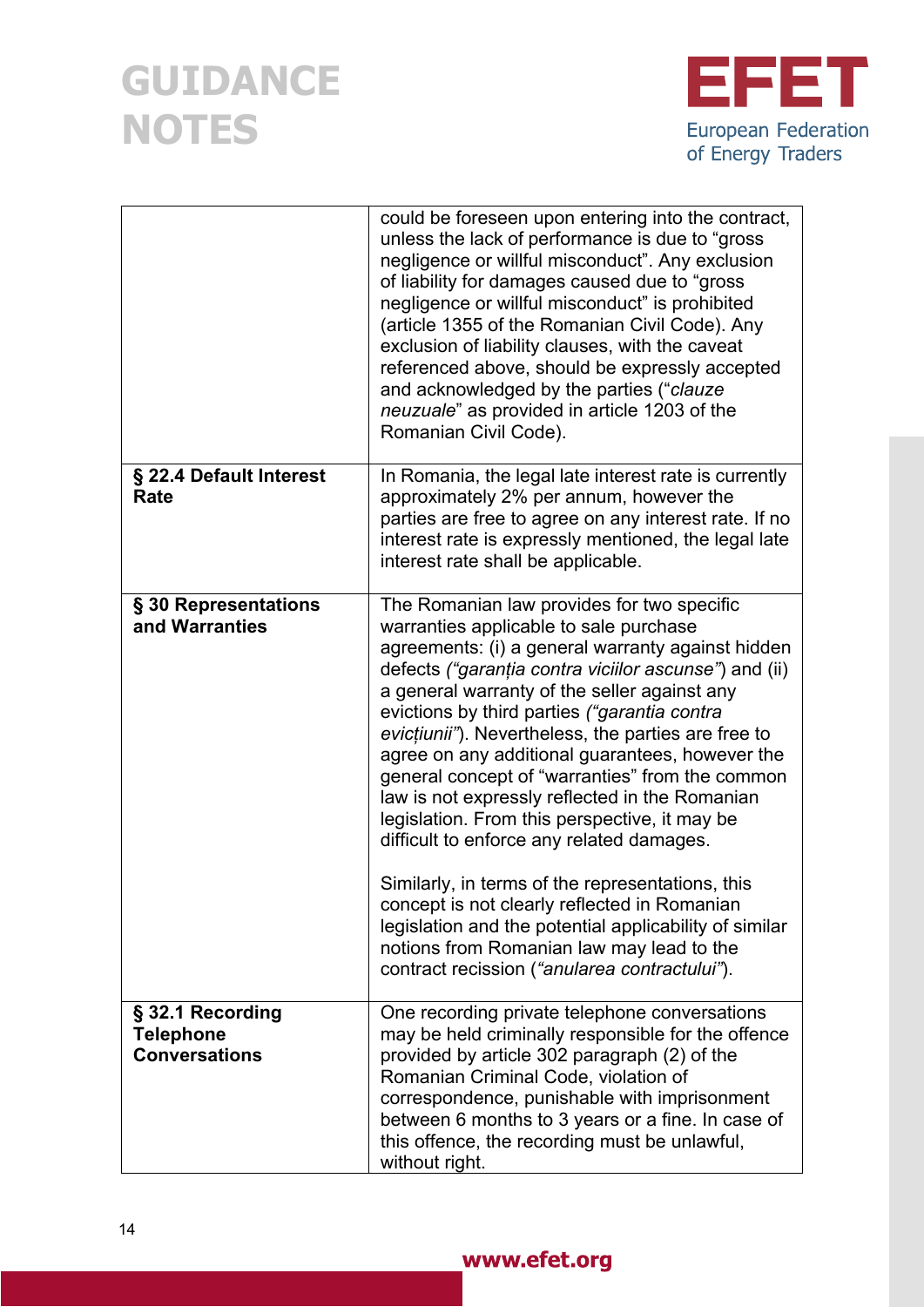

| Paragraph (4) of the same article lists two<br>situations when the recording shall not constitute<br>an offence, i.e.:                                                                                                                                                                                                                                                                                                                                                                                                                   |
|------------------------------------------------------------------------------------------------------------------------------------------------------------------------------------------------------------------------------------------------------------------------------------------------------------------------------------------------------------------------------------------------------------------------------------------------------------------------------------------------------------------------------------------|
| if the perpetrator catches a crime in the act<br>$\bullet$<br>or contributes to providing evidence as to<br>the commission of a crime:<br>if the perpetrator catches acts of public<br>$\bullet$<br>interest, with significance for the life of the<br>community, and whose revelation has<br>public advantages much higher than the<br>damage caused to the injured person.                                                                                                                                                             |
| If the person recording a conversation reveals,<br>broadcasts, presents or transmits its content to<br>another person or to the general public (even<br>when he/she became aware of it by mistake or by<br>chance), it shall be punishable with imprisonment<br>between 3 months to 2 years or a fine.                                                                                                                                                                                                                                   |
| In case of certain offences (e.g., money<br>laundering, tax evasion or offences that are<br>punishable with no less than 5 years of<br>imprisonment), recordings made by persons with<br>respect to their own conversations carried out<br>with third parties will represent evidence in the<br>criminal file. The prosecutor may request the<br>judge to issue a warrant for surveillance of the<br>telephone conversations under the conditions set<br>by article 139 paragraph (1) of the Romanian<br><b>Criminal Procedure Code.</b> |
| Another case is the situation provided by article<br>89 paragraph (2) of the Romanian Criminal<br>Procedure Code, of a detained or arrested person<br>who has the right to confidentiality of the<br>communication carried out with his/her counsel.<br>The conversations between them cannot be<br>recorded or wiretapped. Evidence obtained in<br>breach of this paragraph shall be inadmissible.                                                                                                                                      |